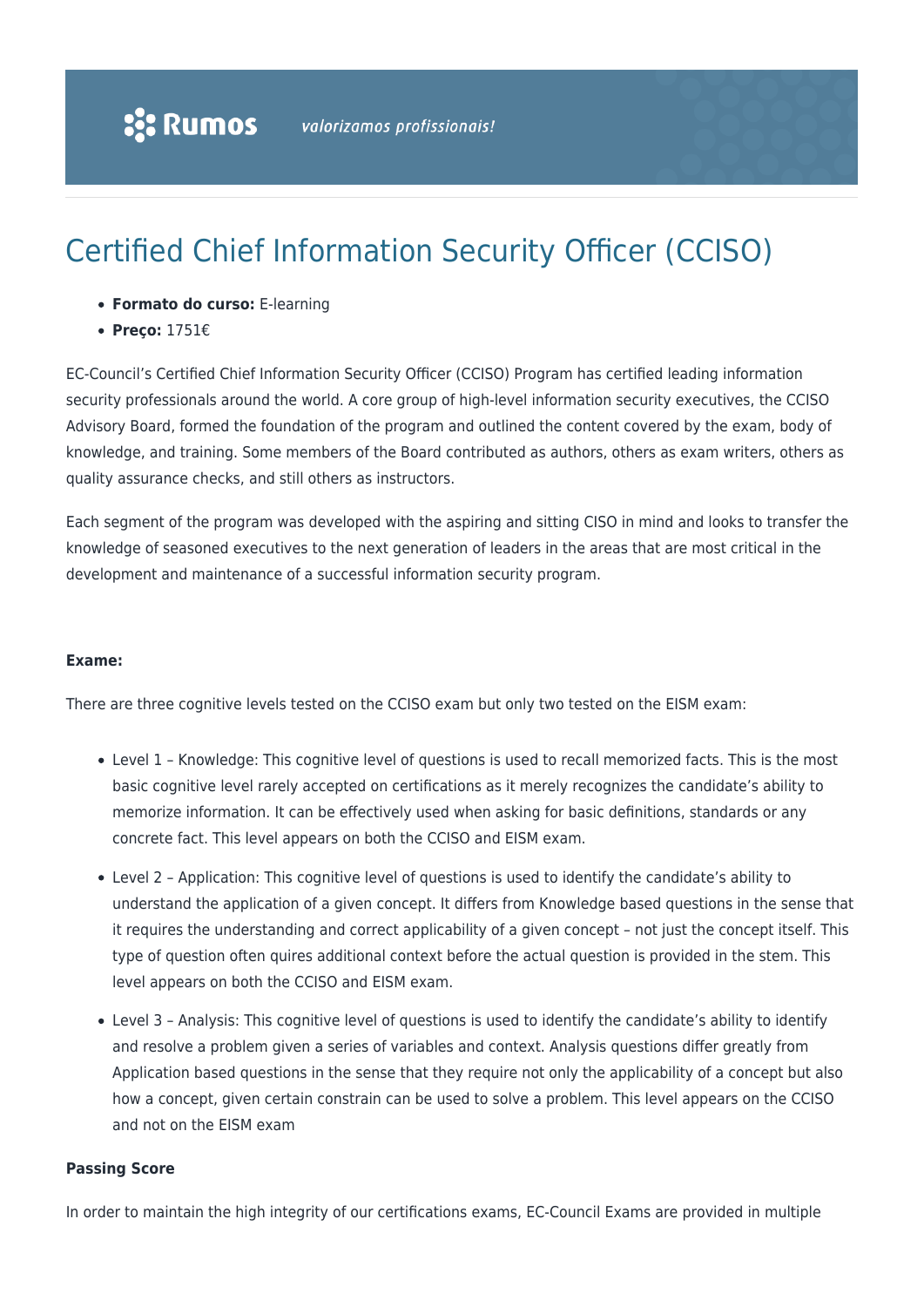forms (I.e. different question banks). Each form is carefully analyzed through beta testing with an appropriate sample group under the purview of a committee of subject matter experts that ensure that each of our exams not only has academic rigor but also has "real world" applicability. We also have a process to determine the difficulty rating of each question. The individual rating then contributes to an overall "Cut Score" for each exam form. To ensure each form has equal assessment standards, cut scores are set on a "per exam form" basis. Depending on which exam form is challenged, cut scores can range from 60% to 78%.

#### **Details**

- Number of Ouestions: 150
- Test Duration: 2.5 Hours
- Test Format: Multiple Choice
- Test Delivery: ECC Exam Portal

**Think You're Ready?** Take the [Quiz](https://iclass.eccouncil.org/iclass-courses/certified-chief-information-security-officer-cciso/cciso-readiness-quiz/) to test your readiness!

# Este curso e-learning inclui

- Acesso durante 1 ano
- Certificado de participação
- Voucher de exame de certificação

# Pré-requisitos

#### **Minimum Requirements for Exam:**

In order to qualify to sit for the CCISO Exam without taking any training, candidates must have five years of experience in each of the 5 CCISO domains verified via the Exam Eligibility Application.

To sit for the exam after taking training, candidates must have five years of experience in three of the five CCISO Domains verified via the Exam Eligibility Application.

# Programa

#### **Domain 1: Governance and Risk Management**

- **Define, Implement, Manage, and Maintain an Information Security Governance Program**
	- 1. Form of Business Organization
	- 2. Industry
	- 3. Organizational Maturity
- **Information Security Drivers**
- **Establishing an information security management structure**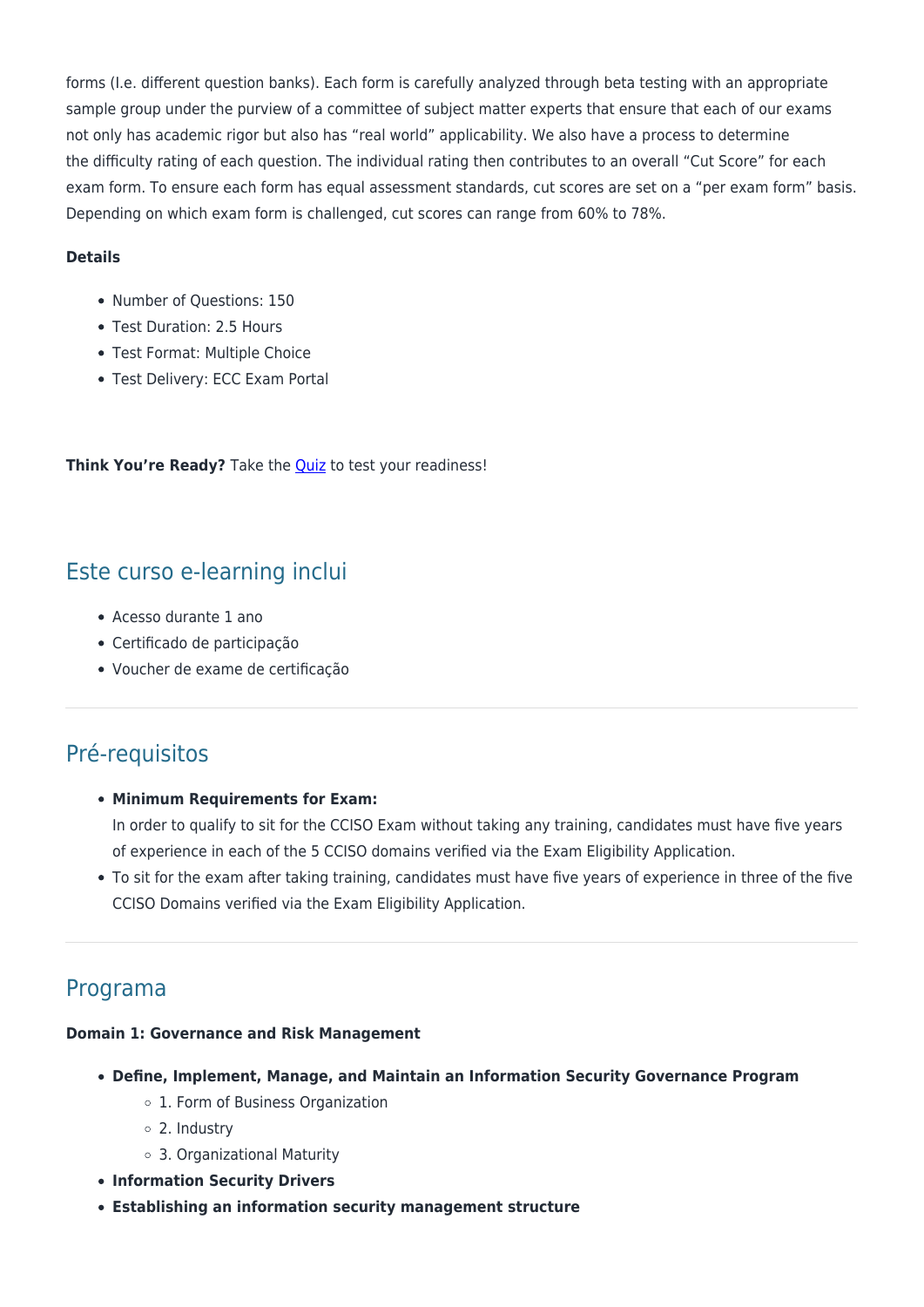- 1. Organizational Structure
- 2. Where does the CISO fit within the organizational structure
- 3. The Executive CISO
- 4. Nonexecutive CISO
- **Laws/Regulations/Standards as drivers of Organizational Policy/Standards/Procedures**
- **Managing an enterprise information security compliance program**
	- o 1. Security Policy
	- 1.1. Necessity of a Security Policy
	- 1.2. Security Policy Challenges
	- 2. Policy Content
	- 2.1. Types of Policies
	- 2.2. Policy Implementation
	- 3. Reporting Structure
	- 4. Standards and best practices
	- 5. Leadership and Ethics
	- 6. EC-Council Code of Ethics

## **Introduction to Risk Management**

- 1. Organizational Structure
- 2. Where does the CISO fit within the organizational structure
- 3. The Executive CISO
- 4. Nonexecutive CISO

#### **Domain 2: Information Security Controls, Compliance, and Audit Management**

#### **Information Security Controls**

- o 1. Identifying the Organization's Information Security Needs
- 1.1. Identifying the Optimum Information Security Framework
- o 1.2. Designing Security Controls
- 1.3. Control Lifecycle Management
- 1.4. Control Classification
- 1.5. Control Selection and Implementation
- 1.6. Control Catalog
- 1.7. Control Maturity
- 1.8. Monitoring Security Controls
- 1.9. Remediating Control Deficiencies
- o 1.10. Maintaining Security Controls
- o 1.11. Reporting Controls
- o 1.12. Information Security Service Catalog

#### **Compliance Management**

- 1. Acts, Laws, and Statutes
	- $-1.1.$  FISMA
- 2. Regulations
	- $= 2.1.$  GDPR
- 3. Standards
	- 3.1. ASD-Information Security Manual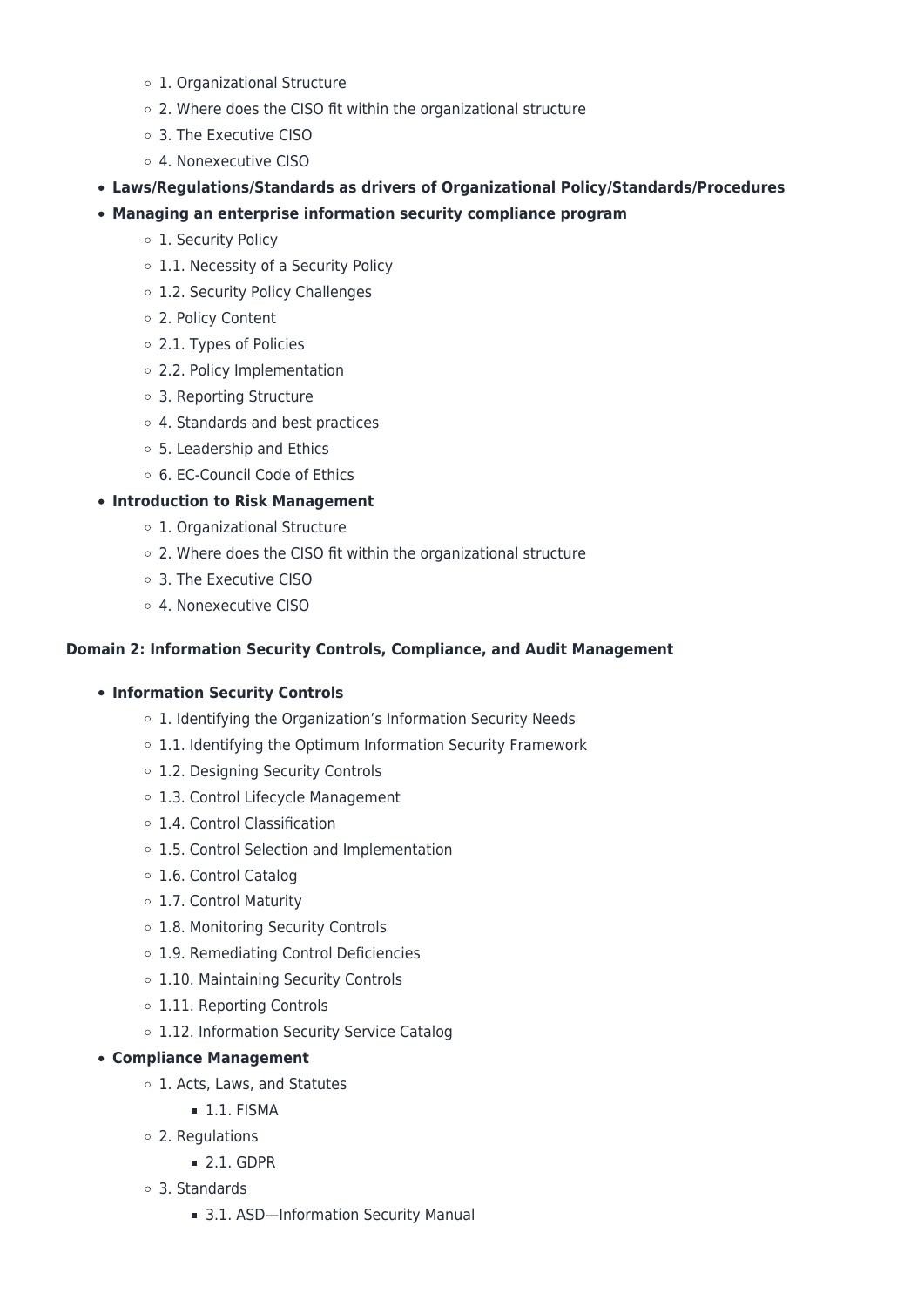- **3.2. Basel III**
- **3.3. FFIEC**
- 3.4. ISO 00 Family of Standards
- 3.5. NERC-CIP
- **3.6. PCI DSS**
- 3.7. NIST Special Publications
- 3.8. Statement on Standards for Attestation Engagements No. 16 (SSAE 16)

## **Guidelines, Good and Best Practices**

- $\circ$  1. CIS
	- $11.0WASP$

## **Audit Management**

- 1. Audit Expectations and Outcomes
- 2. IS Audit Practices
	- **2.1. ISO/IEC Audit Guidance**
	- 2.2. Internal versus External Audits
	- 2.3. Partnering with the Audit Organization
	- 2.4. Audit Process
	- 2.5. General Audit Standards
	- 2.6. Compliance-Based Audits
	- 2.7. Risk-Based Audits
	- 2.8. Managing and Protecting Audit Documentation
	- 2.9. Performing an Audit
	- 2.10. Evaluating Audit Results and Report
	- 2.11. Remediating Audit Findings
	- 2.12. Leverage GRC Software to Support Audits
- **Summary**

#### **Domain 3: Security Program Management & Operations**

- **Program Management**
	- $\circ$  1. Defining a Security Charter, Objectives, Requirements, Stakeholders, and Strategies
		- **1.1. Security Program Charter**
		- 1.2. Security Program Objectives
		- 1.3. Security Program Requirements
		- 1.4. Security Program Stakeholders
		- 1.5. Security Program Strategy Development
	- 2. Executing an Information Security Program
	- 3. Defining and Developing, Managing and Monitoring the Information Security Program
		- 3.1. Defining an Information Security Program Budget
		- 3.2. Developing an Information Security Program Budget
		- 3.3. Managing an Information Security Program Budget
		- 3.4. Monitoring an Information Security Program Budget
	- 4. Defining and Developing Information Security Program Staffing Requirements
	- 5. Managing the People of a Security Program
		- 5.1. Resolving Personnel and Teamwork Issues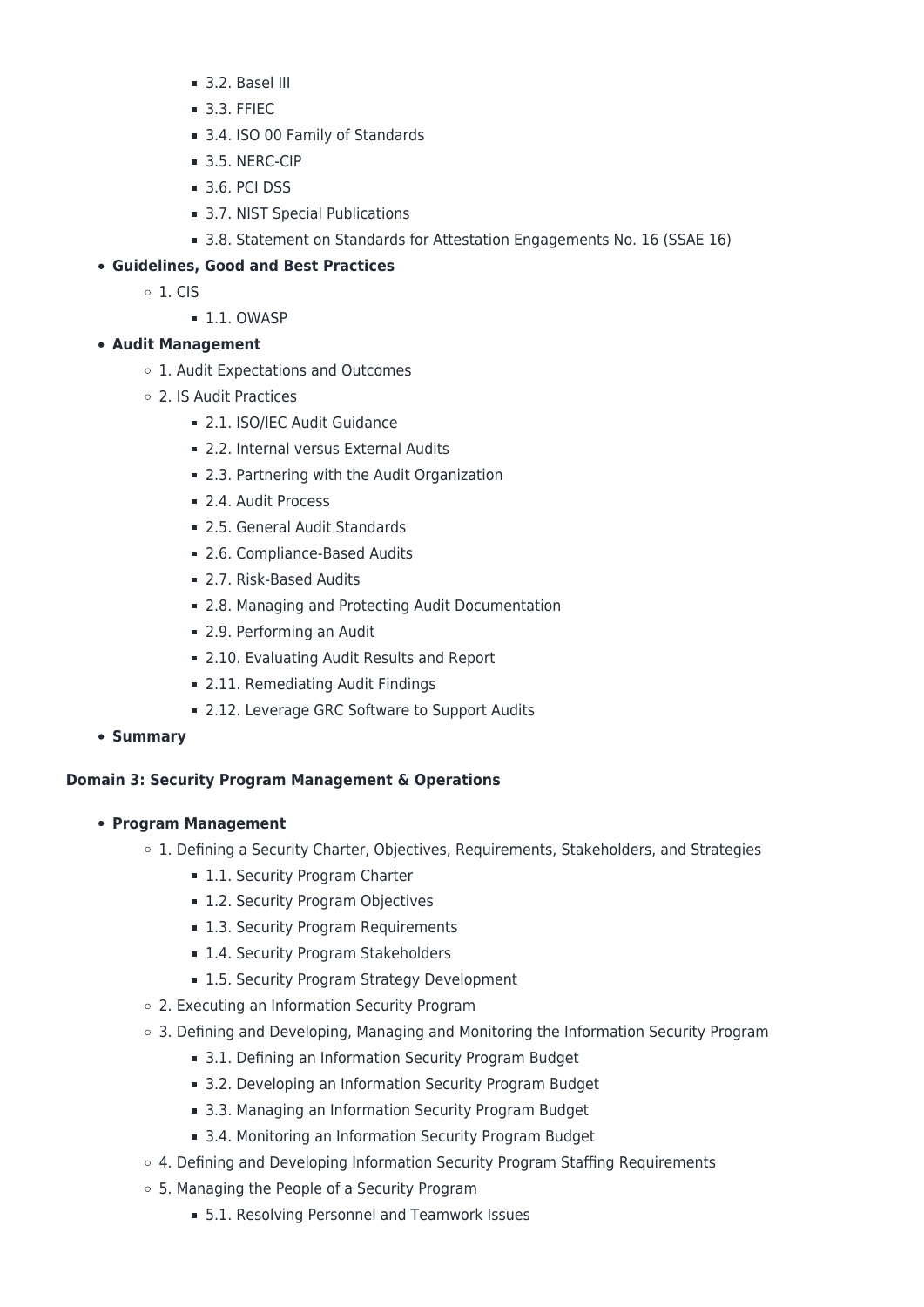- 5.2. Managing Training and Certification of Security Team Members
- 5.3. Clearly Defined Career Path
- 5.4. Designing and Implementing a User Awareness Program
- 6. Managing the Architecture and Roadmap of the Security Program
	- 6.1. Information Security Program Architecture
	- 6.2. Information Security Program Roadmap
- 7. Program Management and Governance
	- 7.1. Understanding Project Management Practices
	- 7.2. Identifying and Managing Project Stakeholders
	- 7.3. Measuring the Effectives of Projects
- 8. Business Continuity Management (BCM) and Disaster Recovery Planning (DRP)
- 9. Data Backup and Recovery
- 10. Backup Strategy
- o 11. ISO BCM Standards
	- **11.1. Business Continuity Management (BCM)**
	- **11.2. Disaster Recovery Planning (DRP)**
- o 12. Continuity of Security Operations
	- 12.1. Integrating the Confidentiality, Integrity and Availability (CIA) Model
- 13. BCM Plan Testing
- o 14. DRP Testing
- 15. Contingency Planning, Operations, and Testing Programs to Mitigate Risk and Meet Service Level Agreements (SLAs)
- 16. Computer Incident Response
	- 16.1. Incident Response Tools
	- 16.2. Incident Response Management
	- 16.3. Incident Response Communications
	- 16.4. Post-Incident Analysis
	- 16.5. Testing Incident Response Procedures
- 17. Digital Forensics
	- 17.1. Crisis Management
	- 17.2. Digital Forensics Life Cycle

# **Operations Management**

- o 1. Establishing and Operating a Security Operations (SecOps) Capability
- 2. Security Monitoring and Security Information and Event Management (SIEM)
- 3. Event Management
- 4. Incident Response Model
	- 4.1. Developing Specific Incident Response Scenarios
- 5. Threat Management
- 6. Threat Intelligence
	- 6.1. Information Sharing and Analysis Centers (ISAC)
- 7. Vulnerability Management
	- 7.1. Vulnerability Assessments
	- 7.2. Vulnerability Management in Practice
	- 7.3. Penetration Testing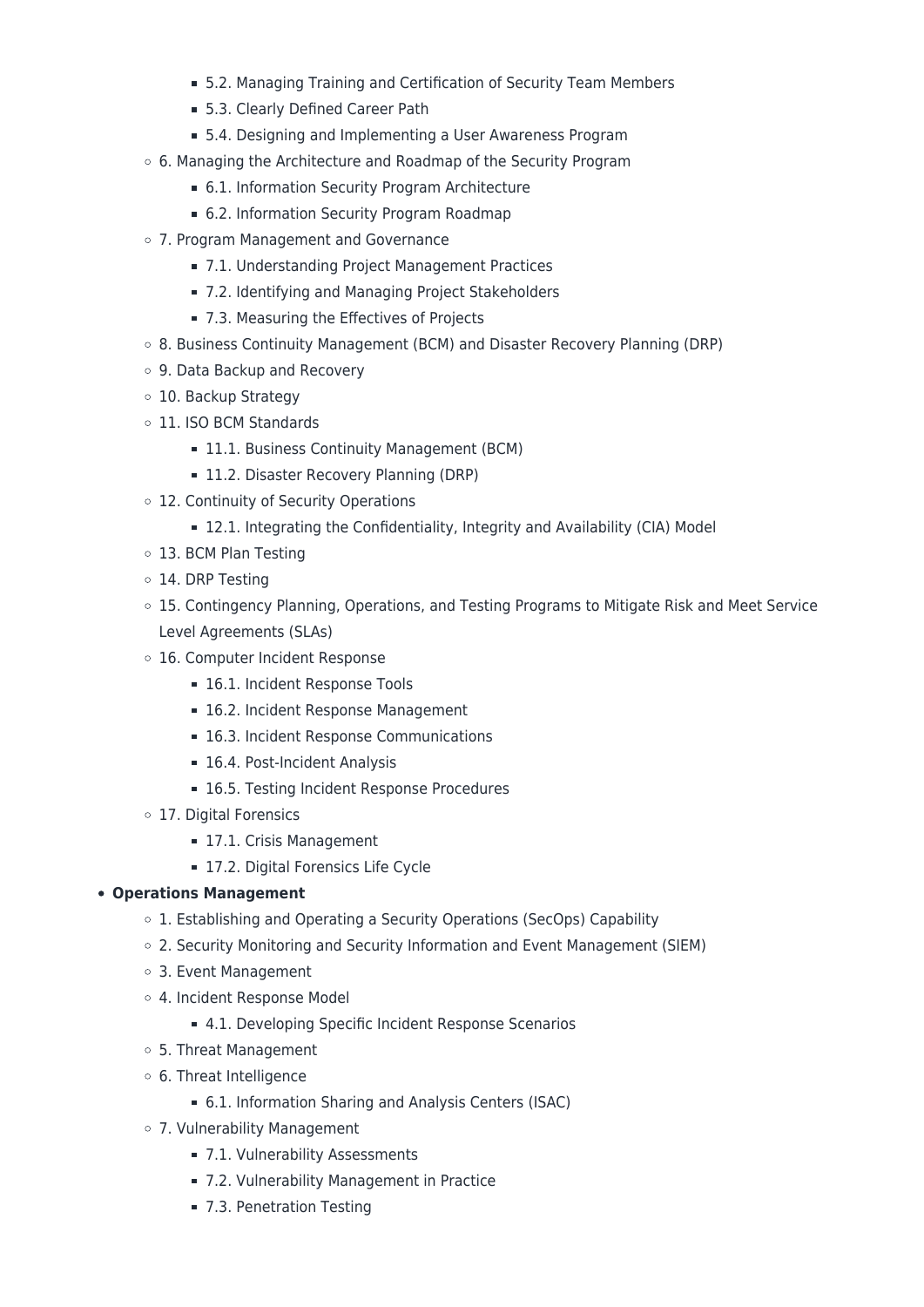- 7.4. Security Testing Teams
- 7.5. Remediation
- 8. Threat Hunting
- **Summary**

#### **Domain 4: Information Security Core Competencies**

#### **Access Control**

- 1. Authentication, Authorization, and Auditing
- 2. Authentication
- 3. Authorization
- 4. Auditing
- 5. User Access Control Restrictions
- 6. User Access Behavior Management
- 7. Types of Access Control Models
- o 8. Designing an Access Control Plan
- 9. Access Administration

## **Physical Security**

- o 1. Designing, Implementing, and Managing Physical Security Program
	- **1.1. Physical Risk Assessment**
- 2. Physical Location Considerations
- 3. Obstacles and Prevention
- 4. Secure Facility Design
	- 4.1. Security Operations Center
	- 4.2. Sensitive Compartmented Information Facility
	- 4.3. Digital Forensics Lab
	- 4.4. Datacenter
- 5. Preparing for Physical Security Audits

#### **Network Security**

- o 1. Network Security Assessments and Planning
- 2. Network Security Architecture Challenges
- 3. Network Security Design
- 4. Network Standards, Protocols, and Controls
	- 4.1. Network Security Standards
	- 4.2. Protocols

# **Certified Chief**

- o 1. Network Security Controls
- 2. Wireless (Wi-Fi) Security
	- **2.1. Wireless Risks**
	- 2.2. Wireless Controls
- 3. Voice over IP Security

# **Endpoint Protection**

- o 1. Endpoint Threats
- 2. Endpoint Vulnerabilities
- 3. End User Security Awareness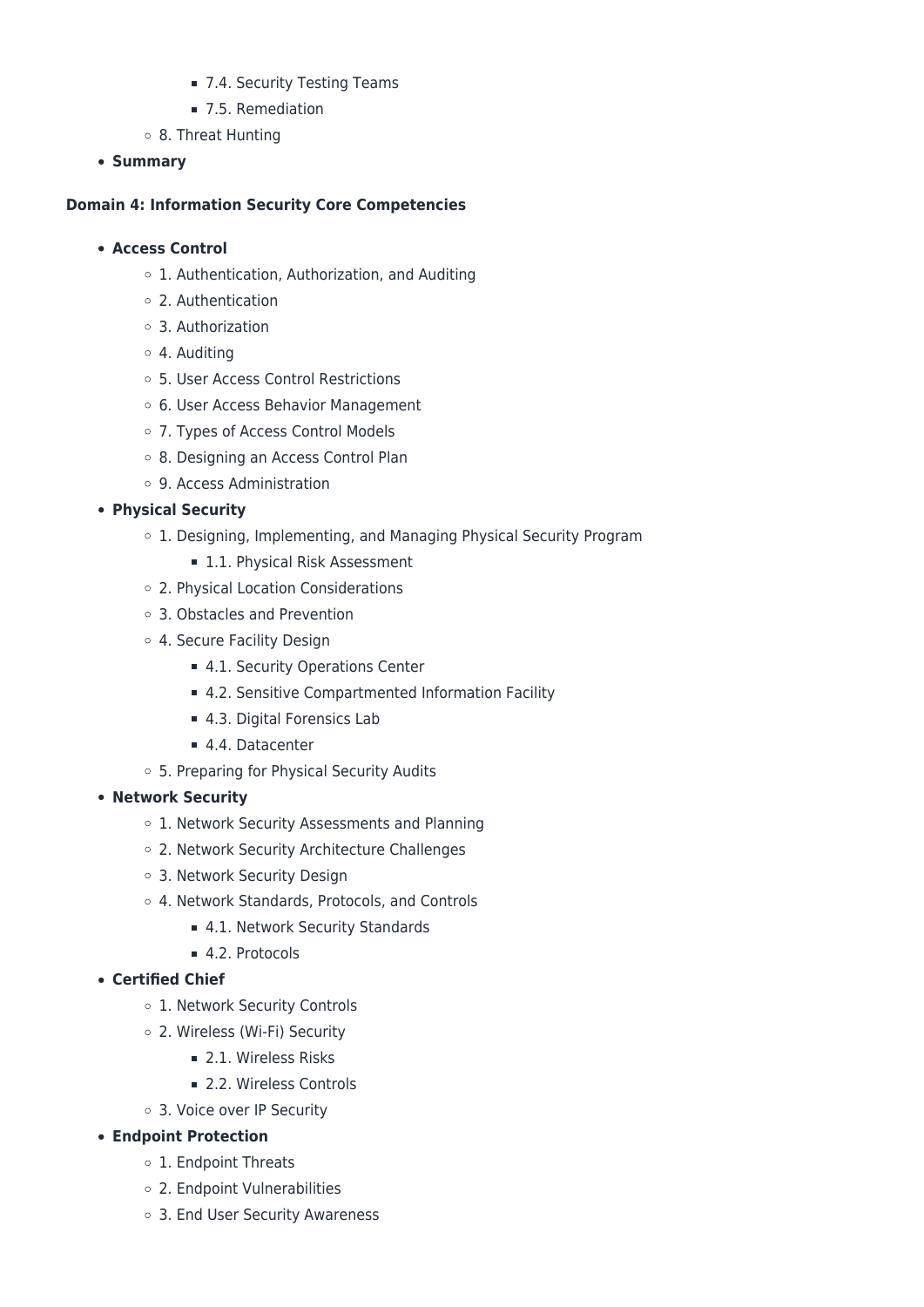- 4. Endpoint Device Hardening
- 5. Endpoint Device Logging
- 6. Mobile Device Security
	- 6.1. Mobile Device Risks
	- 6.2. Mobile Device Security Controls
- 7. Internet of Things Security (IoT)
	- 7.1. Protecting IoT Devices

#### **Application Security**

- 1. Secure SDLC Model
- 2. Separation of Development, Test, and Production Environments
- 3. Application Security Testing Approaches
- 4. DevSecOps
- 5. Waterfall Methodology and Security
- 6. Agile Methodology and Security
- 7. Other Application Development Approaches
- 8. Application Hardening
- 9. Application Security Technologies
- 10. Version Control and Patch Management
- o 11. Database Security
- 12. Database Hardening
- 13. Secure Coding Practices

#### **Encryption Technologies**

- o 1. Encryption and Decryption
- 2. Cryptosystems
	- 2.1. Blockchain
	- 2.2. Digital Signatures and Certificates
	- **2.3. PKI**
	- 2.4. Key Management
- 3. Hashing
- 4. Encryption Algorithms
- 5. Encryption Strategy Development
	- 5.1. Determining Critical Data Location and Type
	- 5.2. Deciding What to Encrypt
	- **5.3. Determining Encryption Requirements**
	- 5.4. Selecting, Integrating, and Managing Encryption Technologies

#### **Virtualization Security**

- 1. Virtualization Overview
- 2. Virtualization Risks
- 3. Virtualization Security Concerns
- 4. Virtualization Security Controls
- 5. Virtualization Security Reference Model

#### **Cloud Computing Security**

- 1. Overview of Cloud Computing
- 2. Security and Resiliency Cloud Services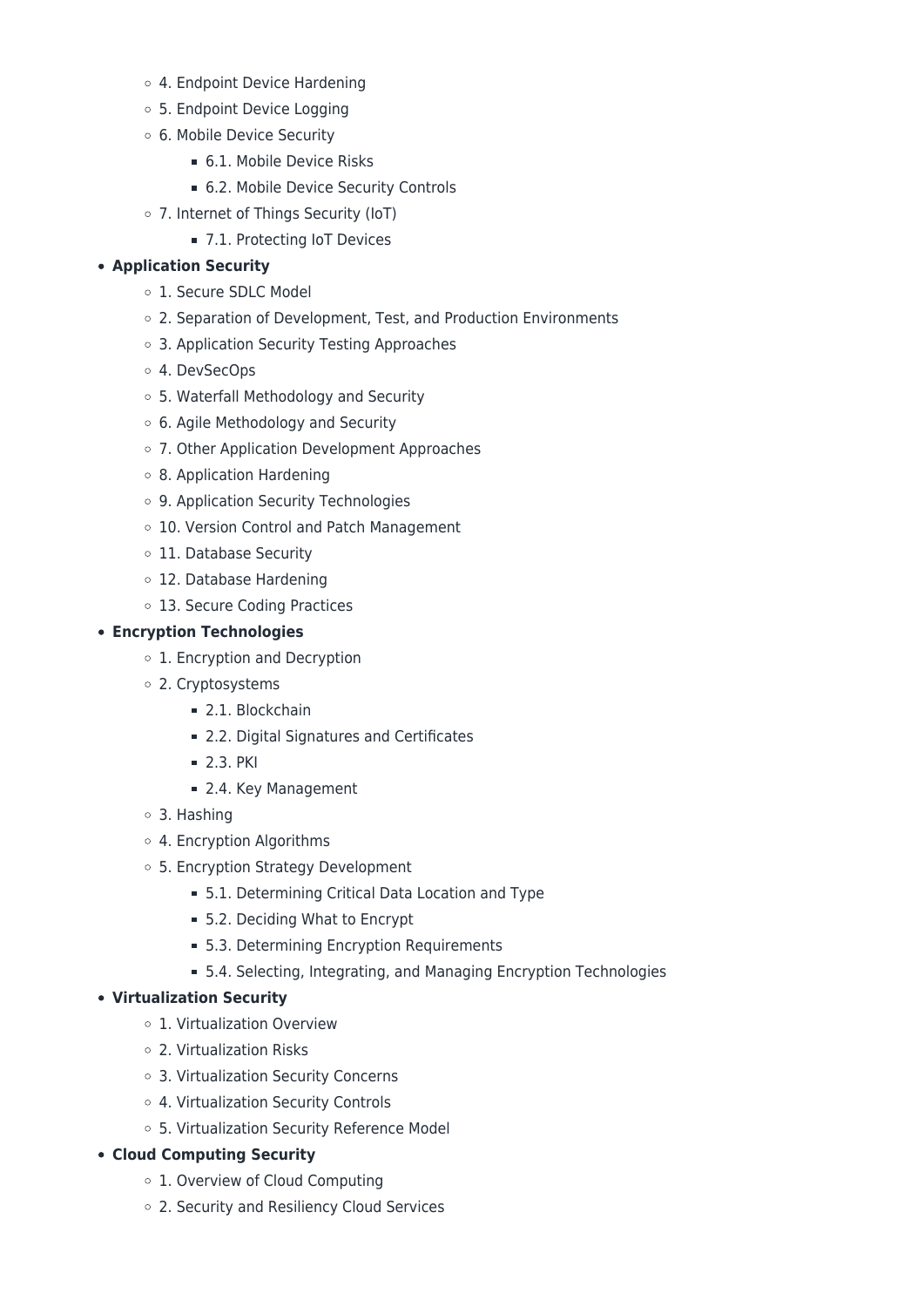- 3. Cloud Security Concerns
- 4. Cloud Security Controls
- 5. Cloud Computing Protection Considerations

## **Transformative Technologies**

- 1. Artificial Intelligence
- 2. Augmented Reality
- 3. Autonomous SOC
- 4. Dynamic Deception
- 5. Software-Defined Cybersecurity
- **Summary**

## **Domain 5: Strategic Planning, Finance, Procurement and Vendor Management**

## **Strategic Planning**

- 1. Understanding the Organization
	- 1.1. Understanding the Business Structure
	- 1.2. Determining and Aligning Business and Information Security Goals
	- 1.3. Identifying Key Sponsors, Stakeholders, and Influencers
	- 1.4. Understanding Organizational Financials
- 2. Creating an Information Security Strategic Plan
	- 2.1. Strategic Planning Basics
	- 2.2. Alignment to Organizational Strategy and Goals
	- 2.3. Defining Tactical Short, Medium, and Long-Term Information Security Goals
	- 2.4. Information Security Strategy Communication
	- 2.5. Creating a Culture of Security
- **Designing, Developing, and Maintaining an Enterprise Information Security Program**
	- 1. Ensuring a Sound Program Foundation
	- 2. Architectural Views
	- 3. Creating Measurements and Metrics
	- 4. Balanced Scorecard
	- 5. Continuous Monitoring and Reporting Outcomes
	- 6. Continuous Improvement
	- 7. Information Technology Infrastructure Library (ITIL) Continual Service Improvement (CSI)

# **Understanding the Enterprise Architecture (EA)**

- o 1. EA Types
	- **1.1. The Zachman Framework**
	- 1.2. The Open Group Architecture Framework (TOGAF)
	- 1.3. Sherwood Applied Business Security Architecture (SABSA)
	- 1.4. Federal Enterprise Architecture Framework (FEAF)

#### **Finance**

- 1. Understanding Security Program Funding
- 2. Analyzing, Forecasting, and Developing a Security Budget
	- 2.1. Resource Requirements
	- **2.2. Define Financial Metrics**
	- 2.3. Technology Refresh